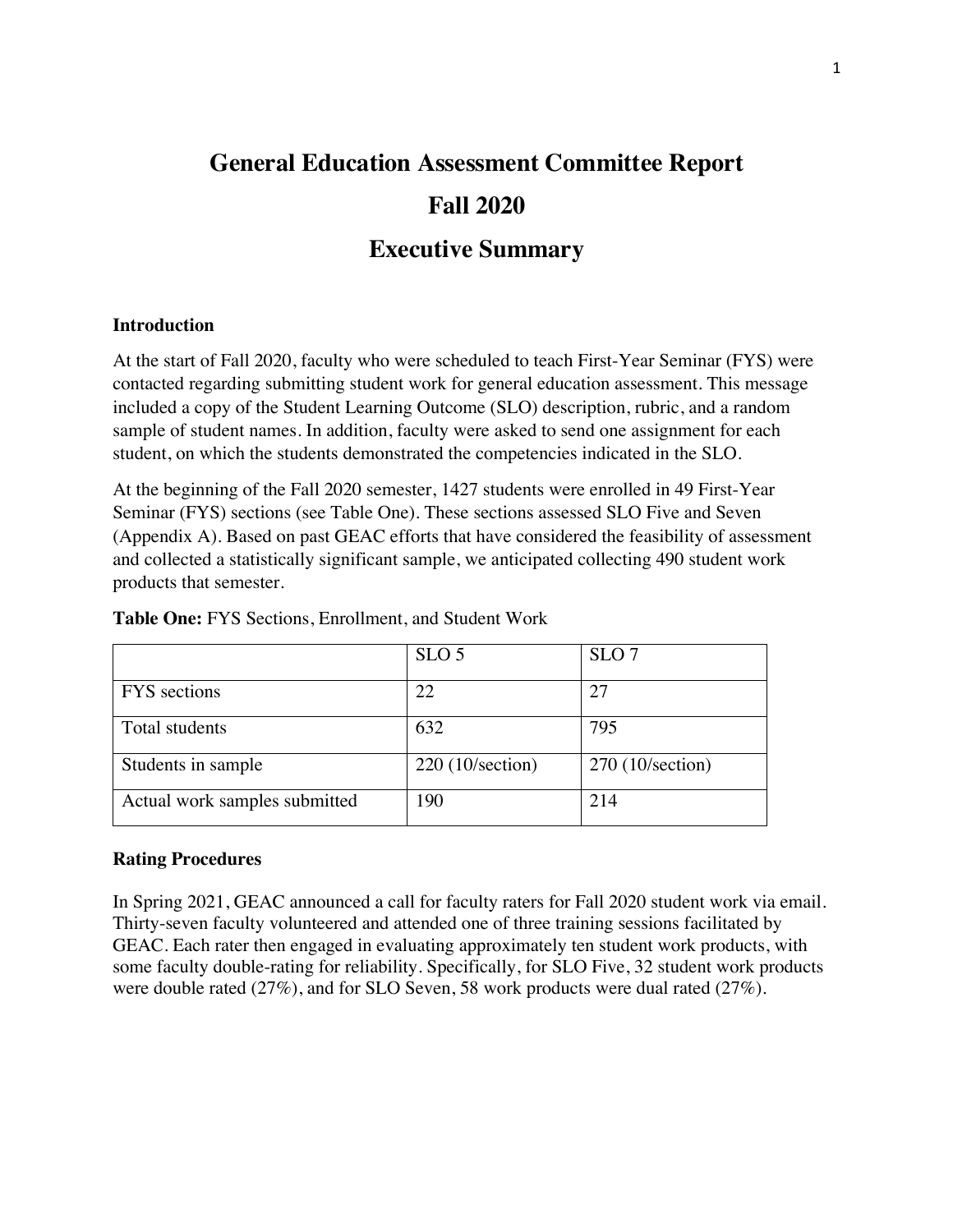#### **Analysis of Category Ratings**:

Preliminary results for both SLO's are considered together. The data for SLO Five is overall lower in average ratings and negatively skewed, with 60% of ratings below two. The average first rating for SLO Five is 1.6, while the average first rating for SLO Seven is 2.1.

Students failed to demonstrate appropriate outcomes for SLO Five, with 60% of students not meeting the benchmark result expected. However, the result is not due to instruments not allowing students to demonstrate competence as student scores show that some achieved above the benchmark. There is not a significant difference between first-generation and non-first generations students; both groups faired poorly. For SLO Five, differences in performance based on racial background are limited, although White students had slightly more success.

#### **First-Generation Students**

There do not appear to be significant differences between the ratings of first-generation students and those with a parent who completed college, with first-generation students scoring very close to the overall average for both SLO Five and SLO Seven. Declared students' work was rated higher than Undeclared students' work for both SLO's. The difference between groups was small, especially for SLO Five.

### **Racially Diverse Students**

There are slight differences in average ratings by racial background. Disparate sample sizes must be considered when comparing these groups with one another. The average ratings across all racial categories were lower for SLO Five than they were for SLO Seven. White students' average ratings were the highest for both SLO's, but inter-group differences between groups were minor. The 1-point difference between multi-racial and White students for SLO Seven is worth consideration as the difference between those two specific groups was much smaller for SLO Five.

#### **Pell Grant Recipients**

On average, students who did not receive the PELL grant scored higher ratings than students who received the PELL grant. White students, on average, who did not receive the PELL grant scored the highest ratings. Students of unknown race who also did not receive the PELL grant scored the next highest ratings, followed by Hispanic and Black students.

#### **Recommendations**

The following recommendations are based on interpretations of the above analysis and historical context regarding SLO Five and Seven. Foremost, SLO Five was assessed by GEAC for the first time this term. Upon review of the submitted material, it was noted that many assessments did not align with the General Education rubric. This mismatch could be one reason for lower average proficiency relative to this SLO. Another explanation could be an insufficient emphasis on mastering higher-order thinking skills such as interpreting, evaluating, and applying data, as well as iterative opportunities to practice and receive feedback. Based on past practice whereby targeted professional development led to improvements in assignments and student proficiency, GEAC recommends that the Center for Effective Teaching (CET) provide professional development to FYS instructors about SLO Five and utilizing the rubric to design assessments. Sample assignments focused on information literacy should also be shared with faculty. In summary, GEAC recommends that the University continue to invest in FYS faculty professional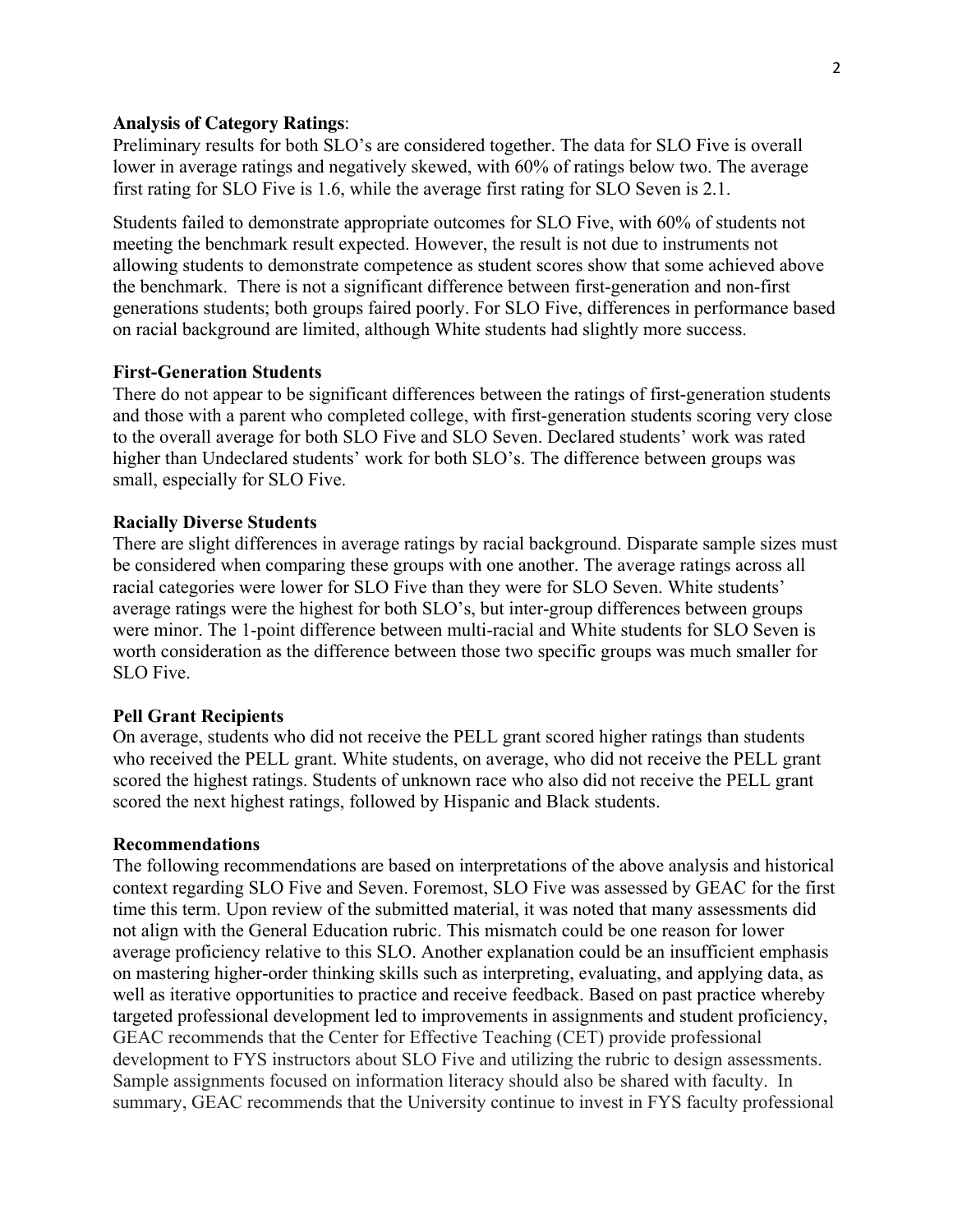development resources relative to: 1) types and timing of assessments, 2) examining rubrics & sample assessments, and 3) engaging feedback on data collection processes.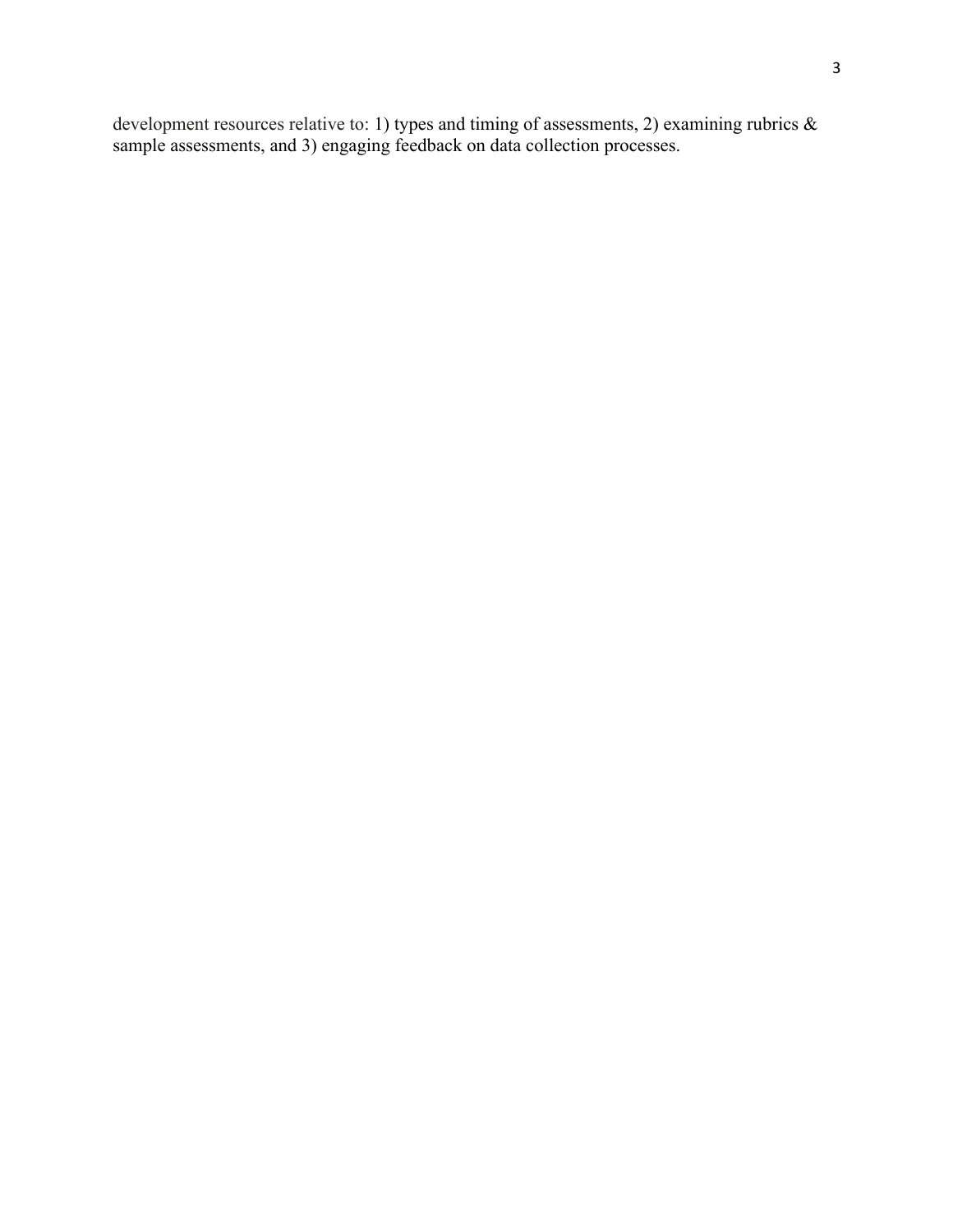# **Student Learning Outcome (SLO) #5: Demonstrate the ability to retrieve, interpret, evaluate, and use information.**

**Definition:** Information literate students possess the set of integrated abilities encompassing the reflective discovery of information, the understanding of how information is produced and valued, and the use of information in creating new knowledge and participating ethically in communities of learning.

#### **This SLO is met in General Education FYS: Discovering College and A: Communicating with and About the World**.

|                                                    | <b>Performance Levels</b>                                                                                                                                                                                                                                                                                                                                                                                                                                                                                                                                                                                                                                                                                                                                                                                                                                                                                          |                                                                                                                                                                                                                                                                                                                                                                                                                                                                                                                                                                                                                                                                        |                                                                                                                                                                                                                                                                                                                                                                                                                                                                                                                                                                                                                                                                                                                         |                                                                                                                                                                                                                                                                                                                                                                                                                                                                                                                                                                             |  |
|----------------------------------------------------|--------------------------------------------------------------------------------------------------------------------------------------------------------------------------------------------------------------------------------------------------------------------------------------------------------------------------------------------------------------------------------------------------------------------------------------------------------------------------------------------------------------------------------------------------------------------------------------------------------------------------------------------------------------------------------------------------------------------------------------------------------------------------------------------------------------------------------------------------------------------------------------------------------------------|------------------------------------------------------------------------------------------------------------------------------------------------------------------------------------------------------------------------------------------------------------------------------------------------------------------------------------------------------------------------------------------------------------------------------------------------------------------------------------------------------------------------------------------------------------------------------------------------------------------------------------------------------------------------|-------------------------------------------------------------------------------------------------------------------------------------------------------------------------------------------------------------------------------------------------------------------------------------------------------------------------------------------------------------------------------------------------------------------------------------------------------------------------------------------------------------------------------------------------------------------------------------------------------------------------------------------------------------------------------------------------------------------------|-----------------------------------------------------------------------------------------------------------------------------------------------------------------------------------------------------------------------------------------------------------------------------------------------------------------------------------------------------------------------------------------------------------------------------------------------------------------------------------------------------------------------------------------------------------------------------|--|
|                                                    | 4                                                                                                                                                                                                                                                                                                                                                                                                                                                                                                                                                                                                                                                                                                                                                                                                                                                                                                                  | 3                                                                                                                                                                                                                                                                                                                                                                                                                                                                                                                                                                                                                                                                      | $\overline{2}$                                                                                                                                                                                                                                                                                                                                                                                                                                                                                                                                                                                                                                                                                                          | 1                                                                                                                                                                                                                                                                                                                                                                                                                                                                                                                                                                           |  |
| <b>Student</b><br>output and<br>quality of<br>work | • Effectively defines the<br>scope of the research<br>question or thesis.<br>• Accesses appropriate<br>information using<br>effective, well-<br>designed search<br>strategies.<br>• Defines different<br>types of authority<br>(and recognizes that<br>some authoritative<br>content can be<br>packaged informally),<br>and uses to<br>determine credibility.<br>• Addresses gaps or<br>weaknesses in<br>gathered information,<br>synthesizes ideas<br>gathered from<br>multiple sources<br>• Draws reasonable<br>conclusions based on<br>the analysis and<br>interpretation of<br>information to<br>achieve a specific<br>purpose, with clarity<br>and depth<br>• Always uses<br>appropriate<br>attribution and<br>citation<br>• Demonstrates a full<br>understanding of the<br>ethical and legal<br>restrictions on the<br>use of information<br>(copyright, fair use,<br>open access, and the<br>public domain) | • Research question or<br>thesis is focused.<br>• Accesses appropriate<br>information using<br>more complex search<br>strategies<br>· Defines different<br>types of authority and<br>uses to determine<br>credibility<br>• Recognizes gaps and<br>weaknesses in<br>gathered information,<br>identifies similar ideas<br>in related sources<br>· Draws reasonable<br>conclusions from<br>analysis and<br>interpretation of<br>sources to broadly<br>answer the research<br>question<br>• Uses correct citation<br>and attribution most<br>of the time<br>• Demonstrates an<br>understanding of<br>most issues related to<br>the ethical and legal<br>use of information | • Research question or<br>thesis is broad but<br>subject-specific.<br>• Accesses some<br>subject-specific<br>information using<br>basic search<br>strategies.<br>• Recognizes some<br>different types of<br>authority and<br>recognizes a<br>relationship between<br>authority and<br>credibility<br>• Recognizes gaps or<br>weaknesses in<br>gathered information,<br>makes connections<br>between related<br>sources<br>• Draws some<br>conclusions from<br>analysis and<br>interpretation of<br>sources, to answer the<br>research question<br>• Citation and<br>attribution are<br>attempted with the<br>correct style<br>• Can distinguish<br>between some<br>different legal and<br>ethical information<br>issues | • Research question or<br>thesis is general.<br>• Accesses general<br>information with a<br>basic search strategy.<br>• Does not differentiate<br>between types of<br>authority<br>• Accepts gaps or<br>weaknesses in<br>gathered information,<br>does not make<br>connections between<br>sources<br>• Minimal analysis and<br>interpretation of<br>sources<br>• Citation and<br>attribution are<br>attempted<br>unsuccessfully<br>• Has a basic<br>understanding of<br>plagiarism and<br>recognizes that there<br>are legal issues related<br>to the use of<br>information |  |